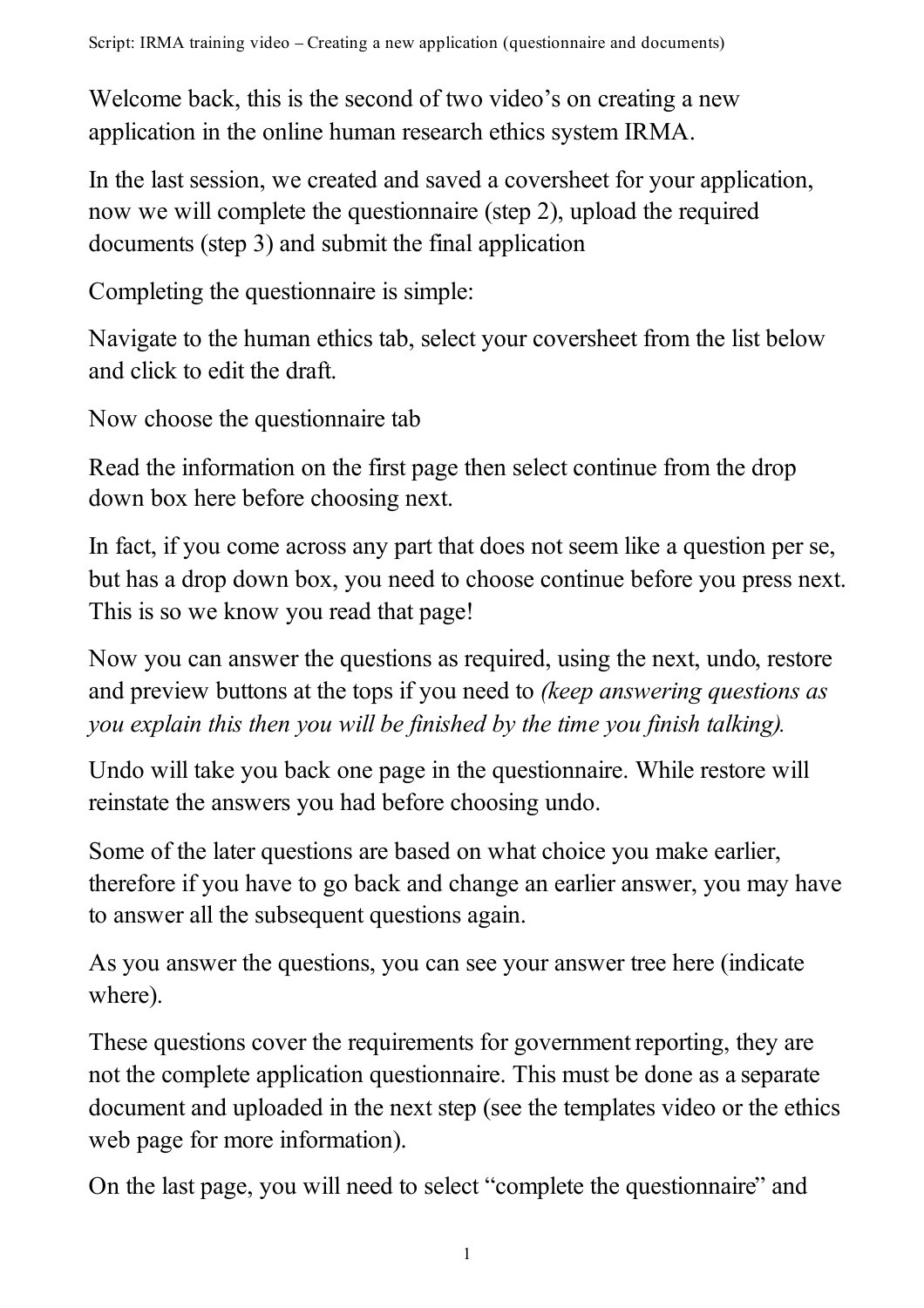Script: IRMA training video – Creating a new application (questionnaire and documents)

choose next.

Next (step 3) is to upload the documents you ticked off on the checklist.

If you would rather upload the documents before completing the questionnaire that is fine, step 2 and 3 can be completed in any order, this is just the order of the tabs.

Go to the documents tab when you are ready to upload (for details of exactly what documents you need, see the ethics web page and the templates video). A few to note however include:

- 1) Your attachment list/ checklist detailing all of the documents you will upload for this application. You can find a template for this through the coversheet here or on the ethics web site.
- 2) Your UOW application form, protocol template or ISLHD protocol application template (plus your NEAF or LNR form for ISLHD projects)

You can see here the list of file types that are acceptable which is quite broad, just press add.

The document description should be the file name and should follow the naming conventions explained in the template video and detailed on the ethics web site.

Just briefly this requires a descriptive document name, Version number, date(DDMMYYYY). (type in ResearcherPIS\_v1\_01/01/2016)

Then choose your file as you would in any other upload (say while choosing a file), select the type of information in the file (show the drop down box) and 'upload'.

Repeat for all files you need to add.

Once you have added a file, you can edit the file name or type here (hover over pen) or download the document here (hover over next one) and of course delete an uploaded file here (hover over bin).

Once you are happy that you have answered all the online questionnaire